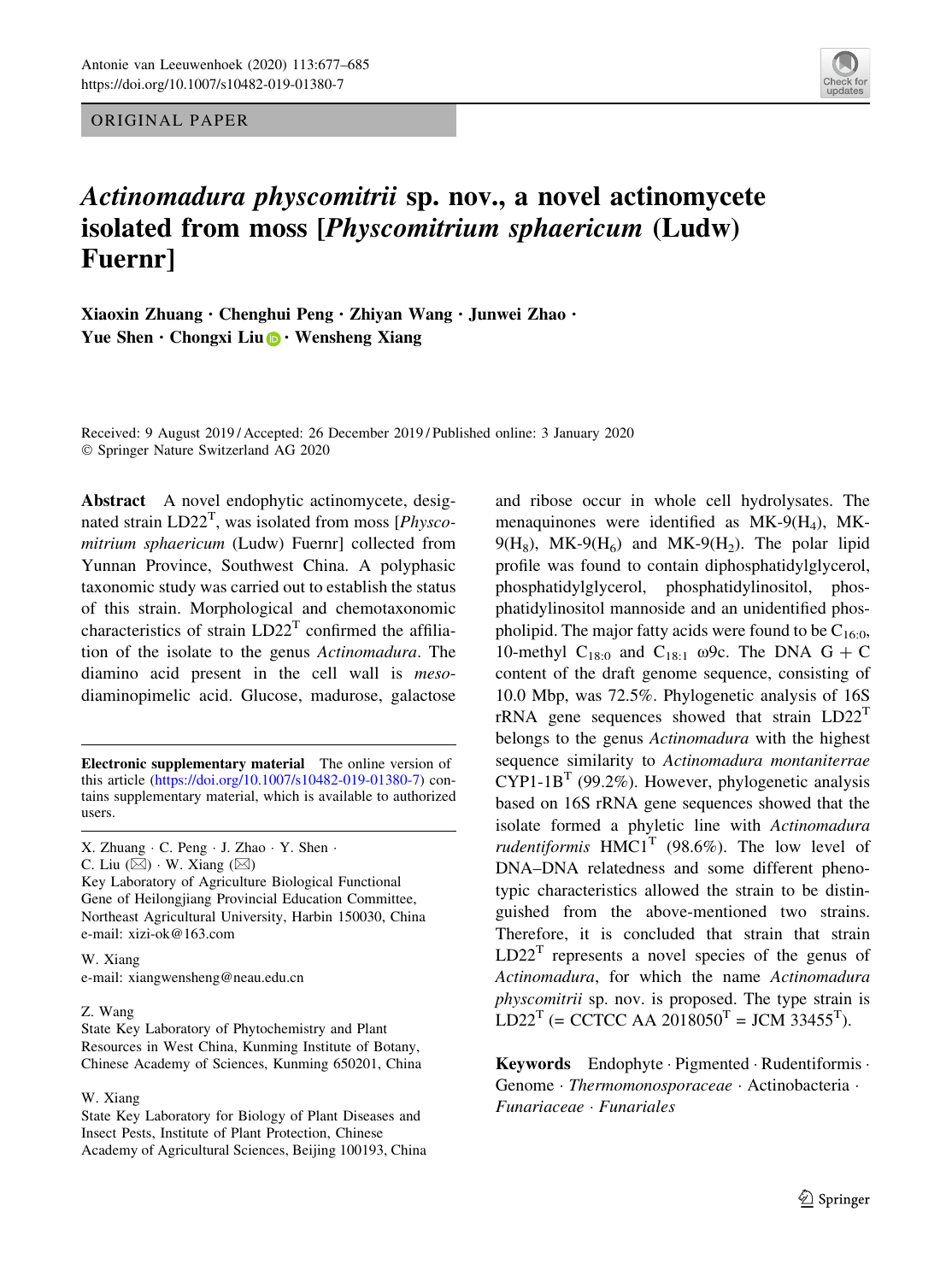### Abbreviations

| ANI          | Average nucleotide identity               |
|--------------|-------------------------------------------|
| dDDH         | Digital DNA:DNA hybridization             |
| <b>ISP</b>   | <b>International Streptomyces Project</b> |
| ISCC-        | Inter-society color council-national      |
| <b>NBS</b>   | bureau of standards                       |
| <b>SSC</b>   | Saline-sodium citrate                     |
| GC-MS        | Gas chromatography-mass spectrometer      |
| <b>MEGA</b>  | Molecular evolutionary genetics analysis  |
| <b>CCTCC</b> | China center for type culture collection  |
| <b>JCM</b>   | Japan collection of microorganisms        |

# Introduction

The genus Actinomadura was first proposed by Lechevalier and Lechevalier [\(1968](#page-8-0)). Species of the genus Actinomadura are non-acid-alcohol-fast, nonmotile actinomyces that form an extensively branched non-fragmenting substrate mycelium. Aerial mycelium are absent or moderately developed, differentiating to spore chains with various morphologies. Members of the genus Actinomadura contain mesodiaminopimelic acid as the diagnostic diamino acid in the cell wall peptidoglycan and madurose as the characteristic sugar in whole cell hydrolysates. The predominant menaquinones are MK-9(H4) and MK- $9(H_6)$  and MK- $9(H_8)$ . The major fatty acids are identified as branched saturated and unsaturated fatty acids and tuberculostearic acid. The major phospholipids are characterized diphosphatidylglycerol and phosphatidylinositol (Trujillo and Goodfellow [2012](#page-8-0)). Members of the genus Actinomadura are widely distributed in soil. Recently, some strains were also isolated from plant tissues (Qin et al. [2009;](#page-8-0) Rachniyom et al. [2015](#page-8-0)) and marine environments (He et al. [2012;](#page-7-0) Li et al. [2019\)](#page-8-0). At the time of writing, 73 species with validly published names [\(www.bacterio.net/](http://www.bacterio.net/actinomadura.html) [actinomadura.html](http://www.bacterio.net/actinomadura.html)) have been described. Moss, as an environmental indicator plant, is widely used in various ecological fields. However, few studies have been carried out on the endophytic actinomycetes of mosses. As part of a programme to research the diversity of endophytic actinomycetes in moss, strain  $LD22<sup>T</sup>$  was isolated from *Physcomitrium sphaericum* (Ludw) Fuernr, a species of moss. In this study, we performed a polyphasic taxonomic analysis on this strain, and propose strain  $LD22<sup>T</sup>$  represents a new species of the genus Actinomadura.

# Materials and methods

Isolation and maintenance of the organism

Strain  $LD22<sup>T</sup>$  was isolated from *P. sphaericum* (Ludw) Fuernr collected in Kunming, Yunnan Province, Southwest China ( $25^{\circ}$  21' N, 102° 92' E). The plant sample was processed as described by Jia et al. [\(2013](#page-7-0)) and incubated on dulcitol-proline agar (DPA) (Liu et al. [2019\)](#page-8-0) supplemented with cycloheximide  $(50 \text{ mg } l^{-1})$  and nalidixic acid  $(20 \text{ mg } l^{-1})$ . After 28 days of aerobic incubation at 28  $\degree$ C, the single colony was transferred and purified on International Streptomyces Project (ISP) 3 medium (Shirling and Gottlieb [1966\)](#page-8-0) and maintained as glycerol suspensions (20%, v/v) at  $-$  80 °C. The reference strains Actinomadura montaniterrae  $CYP1-1B<sup>T</sup>$  and Actinomadura rudentiformis  $HMC1<sup>T</sup>$  were obtained from Japan Collection of Microorganisms (JCM). These strains were cultured under the same conditions as reference strains for comparative analyses.

# Phenotypic characterization

Morphological characteristics were observed by light microscopy (Nikon ECLIPSE E200) and scanning electron microscopy (Hitachi SU8010) with cells grown in ISP 3 medium for 28 days. Samples for scanning electron microscopy were prepared as described by Jin et al. [\(2019](#page-7-0)). Spore motility was assessed by light microscopic observation of cells. Cultural characteristics were observed on ISP 1-7 (Shirling and Gottlieb [1966\)](#page-8-0), Czapek's agar (CA) (Waksman [1967](#page-8-0)), modified Bennett's agar (MBA) (Jones [1949](#page-7-0)) and Nutrient agar (NA) (Waksman [1961\)](#page-8-0) after 14 days at 28  $\degree$ C. Colour determination was done by using colour chips from the ISCC-NBS colour charts standard samples No 2106 (Kelly [1964](#page-7-0)). Growth at different temperatures (10, 15, 20, 25, 28, 30, 37, 40, 45 and 50  $^{\circ}$ C) was determined on ISP 3 medium after incubation for 14 days. The pH range for growth (pH 3.0–12.0, at intervals of 1 pH unit) was tested in ISP 2 broth using the buffer system described by Zhao et al. ([2019\)](#page-8-0). Tolerance of various NaCl concentrations  $(0-10.0\%$ , with an interval of  $1\%$ , w/v) was tested in ISP 2 broth as the basal medium at 28  $^{\circ}$ C for 14 days in shake flasks (250 rpm). Hydrolysis of Tweens (20, 40 and 80) and production of urease were tested as described by Smibert and Krieg [\(1994](#page-8-0)). The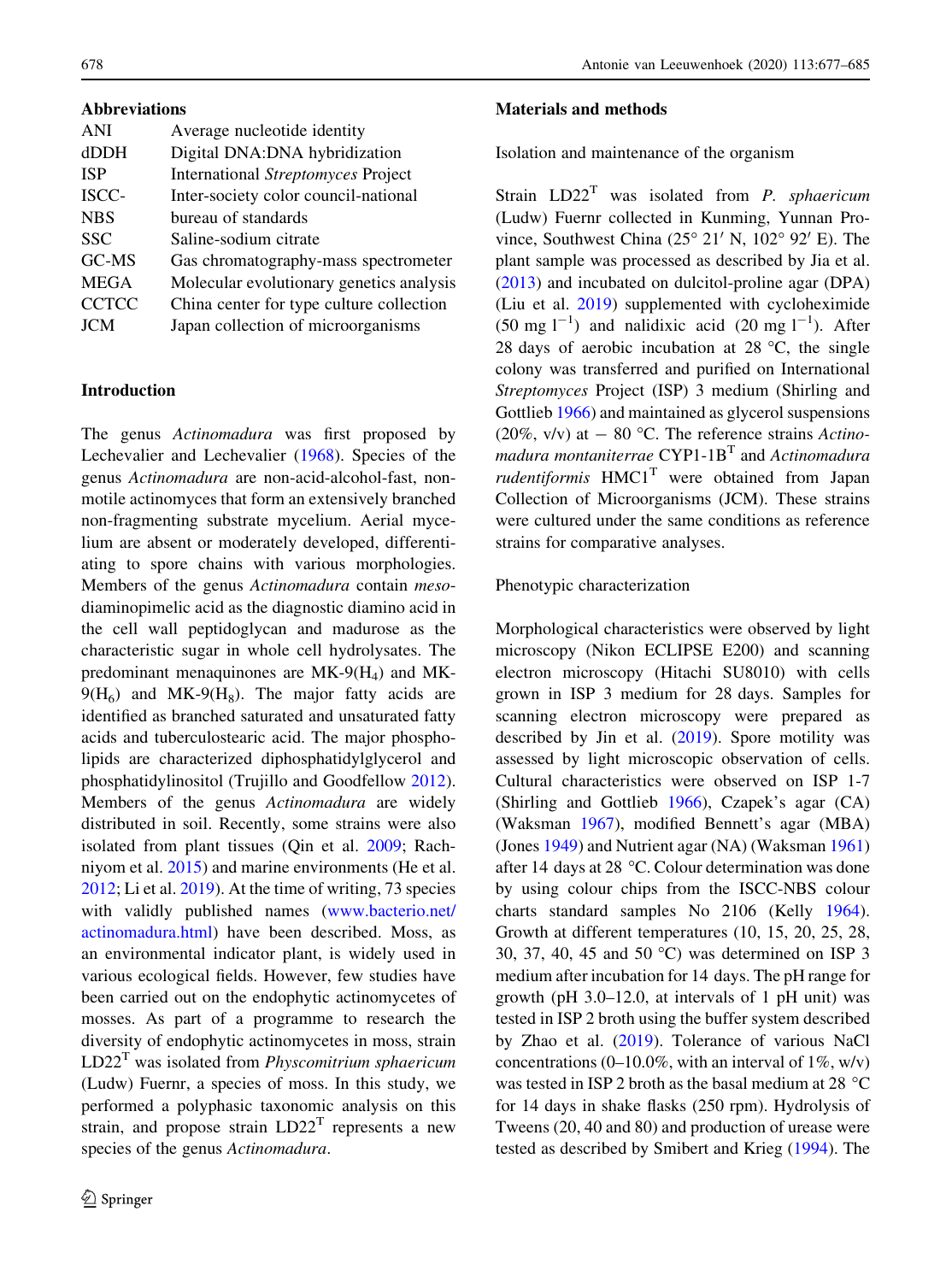utilisation of sole carbon and nitrogen sources, decomposition of cellulose, hydrolysis of starch and aesculin, reduction of nitrate, coagulation and peptonisation of milk, liquefaction of gelatin and production of H2S were examined as described previously (Gordon et al. [1974](#page-7-0); Williams et al. [1989;](#page-8-0) Yokota et al. [1993](#page-8-0)).

### Chemotaxonomic analyses

Biomass for chemotaxonomic studies was prepared by growing the strain in GY broth (Jia et al. [2013\)](#page-7-0) in Erlenmeyer flasks for 5 days at 28  $^{\circ}$ C with shaking at 250 rpm. Cells were harvested by centrifugation, washed twice with distilled water and freeze-dried. The isomer of diaminopimelic acid in the cell wall was derivatised according to McKerrow et al. [\(2000](#page-8-0)) and analysed by the HPLC method described by Liu et al. [\(2013](#page-8-0)). Analysis of the muramic acid residue N-acyl type was determined using the method of Uchida and Aida [\(1984](#page-8-0)). The whole cell sugars were analysed according to the procedures developed by Lechevalier and Lechevalier [\(1980](#page-8-0)). Phospholipids in cells were extracted and identified by the method of Minnikin et al. ([1984\)](#page-8-0). Menaquinones were extracted from freeze-dried biomass, purified according to Collins [\(1985](#page-7-0)) and analysed by a HPLC–UV method (Wu et al. [1989](#page-8-0)). To determine cellular fatty acid compositions, strain  $LD22<sup>T</sup>$ , the reference strains A. montaniterrae CYP1-1B<sup>T</sup> and A. rudentiformis  $HMC1<sup>T</sup>$ were cultivated in GY broth for 5 days in Erlenmeyer flasks at  $28 \text{ °C}$  and detected under the same conditions. Freeze-dried biomass were soaked with 10 ml methanol for 30 min and centrifuged (3000 rpm, 10 min). The supernatant was concentrated and placed in test tubes. To each tube, 3 ml of 1 M NaOH in methanol was added, and the tubes were sealed with nitrogen gas, vortexed, and placed in a  $70^{\circ}$ C water bath for 30 min. The tubes were cooled to room temperature for 2–3 min, 3.5 ml of 20% boron triflfluoride was added, then the tubes were sealed, vortexed, and placed in water bath with the same condition above. The tubes were cooled to room temperature, 5 ml of saturated NaCl and 2 ml  $n$ heptane was added and centrifuged (4000 rpm, 10 min). The heptane phase was analysed by GC– MS performed on a GC instrument (GC-2010 Plus; Shimadzu) coupled with a mass selective detector (GCMS-QP; Shimadzu) and an autosampler injector

(AOC-20i; Shimadzu). A capillary column DB-5MS with dimensions of  $30.0 \text{ m} \times 0.25 \text{ mm} \times \text{i.d.}$ 0.25 mm film thickness (Shimadzu) was used for the separation of fatty acid methyl esters. The initial temperature of 40  $\degree$ C was maintained for 2 min, raised to 320 °C at the rate of 6 °C min<sup>-1</sup>, and then kept at  $320$  °C for 1 min. Helium was used as a carrier gas with a flow rate of  $1.42 \text{ ml min}^{-1}$ . The injector temperatures was 280 °C. The MS was operated in the electron impact (EI) mode at 70 eV in the scan range of 28–500 m/z. The fatty acids were identified using the NIST 14 database.

### Molecular analysis

### Phylogenetic analyses

Extraction of chromosomal DNA and PCR amplification of the 16S rRNA gene sequence were carried out using a standard procedure (Kim et al. [2000](#page-7-0)). The PCR product was purified and cloned into the vector PMD19-T (Takara) and sequenced using an Applied Biosystems DNA sequencer (model 3730XL). An almost full-length 16S rRNA gene sequence (1509 bp) was An almost full-length 16S rRNA gene sequence (1509 bp) was obtained and compared in the EzBio-Cloud server (<https://www.ezbiocloud.net/>; Yoon et al. [2017a\)](#page-8-0) and retrieved using NCBI BLAST [\(https://blast.ncbi.nlm.nih.gov/Blast.cgi;](https://blast.ncbi.nlm.nih.gov/Blast.cgi)). The phylogenetic trees were constructed based on the 16S rRNA gene sequences of strain  $LD22<sup>T</sup>$  and related reference species. Sequences were multiple aligned in Molecular Evolutionary Genetics Analysis (MEGA) software version 7.0 using the Clustal W algorithm and trimmed manually where necessary. Phylogenetic trees were constructed with the neighbour-joining (Saitou and Nei [1987](#page-8-0)), maximum likelihood (Felsenstein [1981\)](#page-7-0) and maximum-parsimony (Kluge and Farris [1969\)](#page-7-0) algorithms using MEGA 7.0 (Kumar et al. [2016\)](#page-8-0). The stability of the topologies of the phylogenetic trees was assessed using the bootstrap method with 1000 repetitions (Felsenstein [1985](#page-7-0)). A distance matrix was generated using Kimura's two-parameter model (Kimura [1980\)](#page-7-0). All positions containing gaps and missing data were eliminated from the dataset (complete deletion option). 16S rRNA gene sequence similarities between strains were calculated on the basis of pairwise alignment using the EzBioCloud server (Yoon et al.  $2017a$ ). The gyrB gene was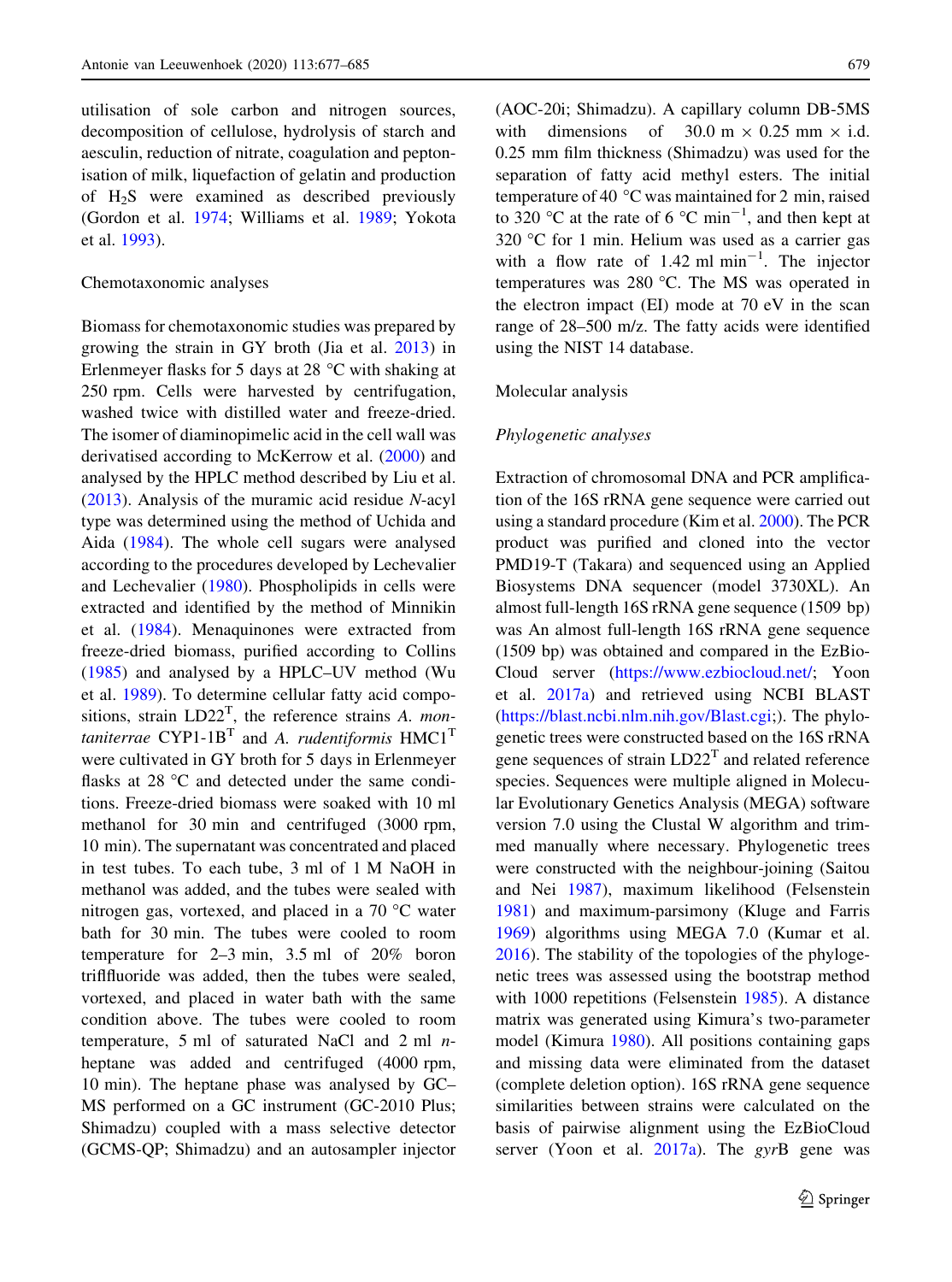obtained from the whole genome. Phylogenetic analysis was performed as described above. Whole-genome phylogeny was generated using TYGS server [\(http://tygs.dsmz.de](http://tygs.dsmz.de)) (Meier-Kolthoff and Göker [2019\)](#page-8-0).

# Genomic analysis, DNA–DNA hybridization and DNA  $G + C$  content

For draft genome sequencing and assembly, the genomic DNA of strain  $LD22<sup>T</sup>$ , A. montaniterrae  $CYP1-1B<sup>T</sup>$  and A. *rudentiformis*  $HMC1<sup>T</sup>$  were extracted with the SDS method (Nikodinovic et al. [2003\)](#page-8-0). The harvested DNA were detected by the agarose gel electrophoresis and quantified by Qubit. Whole-genome sequencings were performed on the Illumina NovaSeq PE150 platform. A-tailed, ligated to paired-end adaptors and PCR amplified with a 350 bp insert was used for the library construction at the Beijing Novogene Bioinformatics Technology Co., Ltd. Illumina PCR adapter reads and low quality reads from the paired-end were filtered using the readfq (Version 10) remove reads with less than a certain percentage of low-quality bases (mass value  $\leq$  38 or default is 40 bp), a certain percentage of reads with N bases (default is 10 bp), overlap exceeds a certain threshold (default is 15 bp) and the possibility reads originating from the host. All good quality paired reads were assembled using the SOAP denovo (Li et al. [2008,](#page-8-0) [2010](#page-8-0)). [\(http://soap.genomics.org.cn/](http://soap.genomics.org.cn/soapdenovo.html) [soapdenovo.html](http://soap.genomics.org.cn/soapdenovo.html)) into a number of scaffolds. Two genomic metrics are now available to distinguish between orthologous genes of closely related prokaryotes, including the calculation of average nucleotide identity (ANI) and digital DNA–DNA hybridization (dDDH). The dDDH and ANI values were determined between the genomes of strain  $LD22<sup>T</sup>$  and A. *montaniterrae* CYP1-1B<sup>T</sup> and A. rudentiformis  $HMC1<sup>T</sup>$  online at <http://ggdc.dsmz.de> using the Genome-to-Genome Distance Calculation (GGDC 2.0) (Meier-Kolthoff et al. [2013\)](#page-8-0) and the ChunLab's online ANI Calculator ([www.ezbiocloud.](http://www.ezbiocloud.net/tools/ani) [net/tools/ani](http://www.ezbiocloud.net/tools/ani)) (Yoon et al. [2017b](#page-8-0)), respectively.

### Results and discussion

### Phenotypic characteristics

Morphological observation of 28-day culture of strain  $LD22<sup>T</sup>$  grown on ISP 3 medium revealed that it forms well-developed, branched substrate mycelium and aerial hyphae that differentiates into long, flexuous spore chains consisting of oval spores  $(0.7-0.9 \times 1.0-1.2 \mu m)$  with warty surfaces (Fig. 1a, b). The spores are non-motile. Cultural characteristics of the isolate are shown in Fig. S1 and Table S1. Good growth was observed on ISP 1, ISP 2, ISP 3, ISP 5, ISP 6 and MBA media; moderate growth on ISP7, NA and CA media; but no growth on ISP 4 medium. Aerial mass colour is white and that of the substrate mycelium varied from pale yellow to brilliant greenish yellow. Pale yellow diffusible pigment was observed



Fig. 1 Scanning electron microscopy of strain  $LD22<sup>T</sup>$  grown on ISP3 for 28 days at 28 °C. Bar, 1.0  $\mu$ m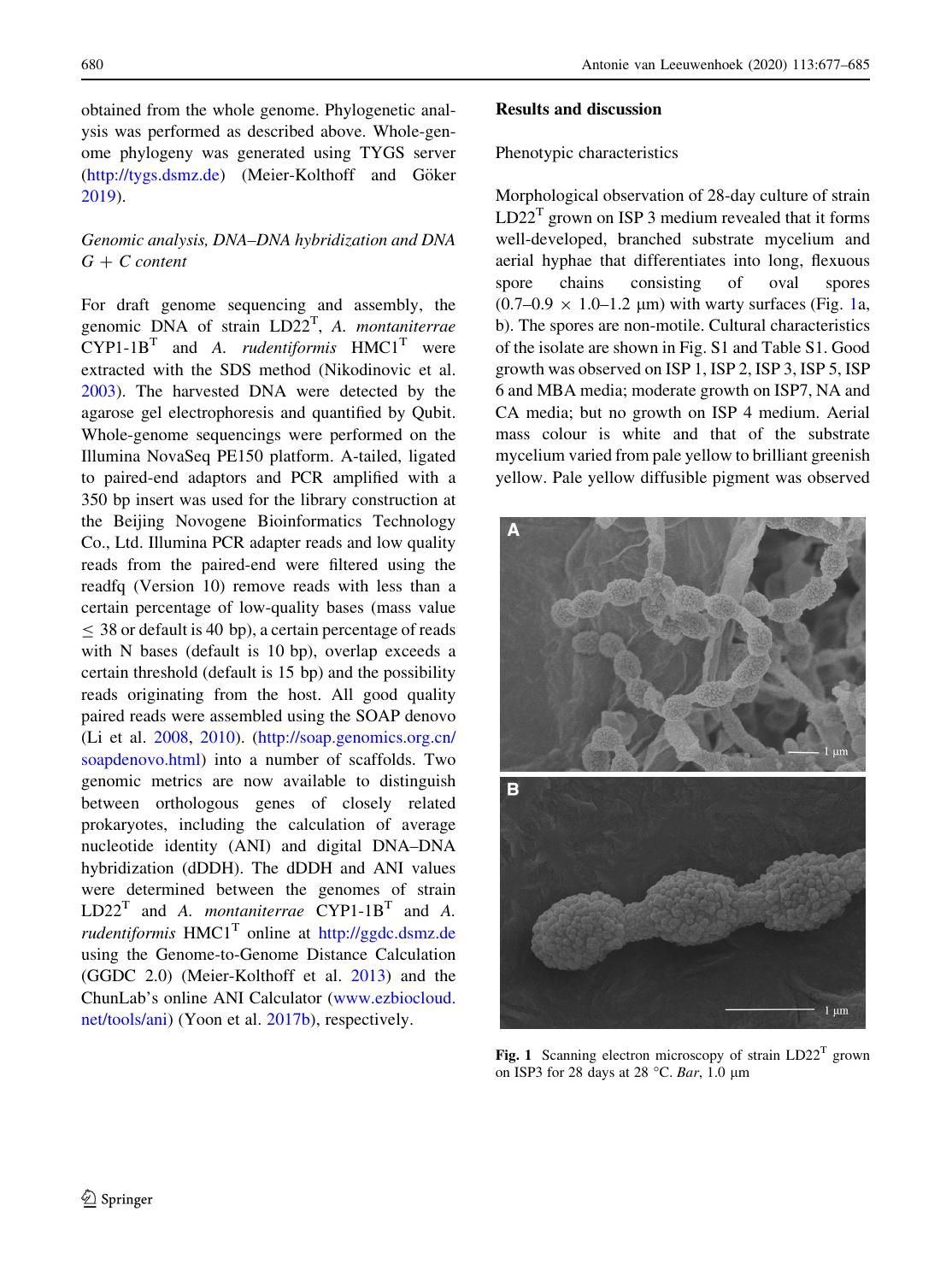<span id="page-4-0"></span>on ISP1 medium. Growth of strain  $LD22<sup>T</sup>$  was found to occur at pH 4.0–8.0 (optimum, 7.0) and in the presence of 0–2.0% (w/v) NaCl. The temperature range for growth was found to be  $20-45$  °C, with optimum growth at  $28 \degree C$ . Positive results were obtained for the utilisation of dulcitol, hydrolysis of starch and Tweens (40 and 80), D-fructose, D-glucose, lactose, D-maltose, D-mannitol, L-rhamnose, D-raffinose and D-sucrose as sole carbon sources, and Lasparagine, L-alanine, L-arginine, L-proline, L-serine, L-threonine and L-tyrosine as nitrogen sources. Detailed physiological and biochemical properties are presented in the species description and the differential characteristics of strain  $LD22<sup>T</sup>$  and two closely related species of the genus Actinomadura are summarised in Table 1.

Table 1 Characteristics allowing differentiation of strain  $LD22<sup>T</sup>$  from its closely related species, A. rudentiformis CYP1- $1B<sup>T</sup>$  and A. rudentiformis  $HMC1<sup>T</sup>$ 

| Characteristics                | 1                  | $\overline{c}$ | 3       |
|--------------------------------|--------------------|----------------|---------|
| Growth pH                      | $4 - 8$            | $5 - 8$        | $5 - 8$ |
| Tolerance of NaCl $(\% , w/v)$ | $0 - 2$            | $0 - 5$        | $0 - 3$ |
| liquefaction of gelatin        |                    |                | $^{+}$  |
| Hydrolysis of                  |                    |                |         |
| Aesculin                       |                    | $^{+}$         | $^{+}$  |
| Tween 20                       |                    |                | $^{+}$  |
| Tween 80                       | $\, +$             |                | $^{+}$  |
| Carbon utilisation             |                    |                |         |
| L-Arabinose                    |                    | $^{+}$         | $^{+}$  |
| D-Fructose                     | $\, +$             | $^{+}$         | $^{+}$  |
| D-Galactose                    |                    |                | $^{+}$  |
| Inositol                       |                    |                | $^{+}$  |
| D-Maltose                      | $^{+}$             |                |         |
| D-Mannose                      |                    |                | $^{+}$  |
| D-Xylose                       |                    | $^{+}$         | $^{+}$  |
| Nitrogen utilisation           |                    |                |         |
| L-Arginine                     | $\hspace{0.1mm} +$ |                | $^{+}$  |
| Creatine                       |                    | $^{+}$         | $^{+}$  |
| L-Glutamic acid                |                    | $^{+}$         | $^{+}$  |
| L-Glutamine                    |                    | $^{+}$         | $^{+}$  |
| Glycine                        |                    | $^+$           | $^{+}$  |

Strains: 1,  $LD22<sup>T</sup>$ ; 2, A. montaniterrae CYP1-1B<sup>T</sup>; 3, A. *rudentiformis*  $HMCl<sup>T</sup>$ ; All data presented are from this study.  $+$ , positive;  $-$ , negative

# Chemotaxonomic characteristics

Strain  $LD22<sup>T</sup>$  was found to contain *meso-*diaminopimelic acid in cell wall hydrolysates. The acyl type of muramic acid in peptidoglycan was determined to be the acetyl group. The whole-cell sugars were glucose, madurose, galactose and ribose. The polar lipid profile was determined to consist of diphosphatidylglycerol, phosphatidylglycerol, phosphatidylinositol and phosphatidylinositol mannoside and an unidentified phospholipid (Fig. S2). Menaquinones of strain  $LD22^T$  were identified as MK-9(H<sub>4</sub>)  $(40.2\%)$ , MK-9(H<sub>8</sub>) (26.0%), MK-9(H<sub>6</sub>) (20.7%) and  $MK-9(H<sub>2</sub>)$  (13.1%). The major cellular fatty acids ( $> 10\%$ ) detected were C<sub>16:0</sub> (33.2%), 10-methly C<sub>18:0</sub> (25.8%) and  $C_{18:1}$   $\omega$ 9c (17.1%). Detailed fatty acid profiles of strain  $LD22<sup>T</sup>$  and the closely related type strains are given in Table S2. All these chemotaxonomic data showed that strain  $LD22<sup>T</sup>$  should be assigned to the genus Actinomadura.

# Molecular characteristics

Identification using the EzTaxon-e server revealed that strain  $LD22<sup>T</sup>$  belongs to the genus Actinomadura and shared high sequence similarities with A. montaniterrae CYP1-1B<sup>T</sup> (99.2%) and A. madurae DSM  $43067<sup>T</sup>$  (98.8%). 16S rRNA gene sequence similarities between strain  $LD22<sup>T</sup>$  and other species of the genus Actinomadura were lower than 98.7%. Phylogenetic analysis based on 16S rRNA gene sequences showed that strain  $LD22<sup>T</sup>$  formed a phyletic line with A. rudentiformis  $HMC1<sup>T</sup>$  (98.6%) and clustered with A. *montaniterrae*  $CYP1-1B<sup>T</sup>$  in the neighbour-joining tree (Fig. [2\)](#page-5-0), a relationship also recovered by the maximum-likelihood (Fig. S3) and maximum-parsimony algorithms (Fig. S4). Further, Phylogenetic analysis based on gyrB gene (Fig. [3](#page-6-0) and Fig. S5) and whole-genome sequences (Fig. S6) showed strain  $LD22<sup>T</sup>$  formed a stable phyletic line with A. *montaniterrae* CYP1-1B<sup>T</sup>. The isolate also showed highest gyrB gene sequence similarity with A. montaniterrae  $CYP1-1B<sup>T</sup>$  (98.9%). Thus, based on the phylogenetic relationship, 16S rRNA and gyrB gene sequences similarities, the isolate was mostly related to A. montaniterrae  $CYP1-1B<sup>T</sup>$  and A. rudentiformis  $HMC1$ <sup>T</sup>.

The assembled genome sequences of strain  $LD22<sup>T</sup>$ , A. montaniterrae  $CYP1-1B<sup>T</sup>$  and A. rudentiformis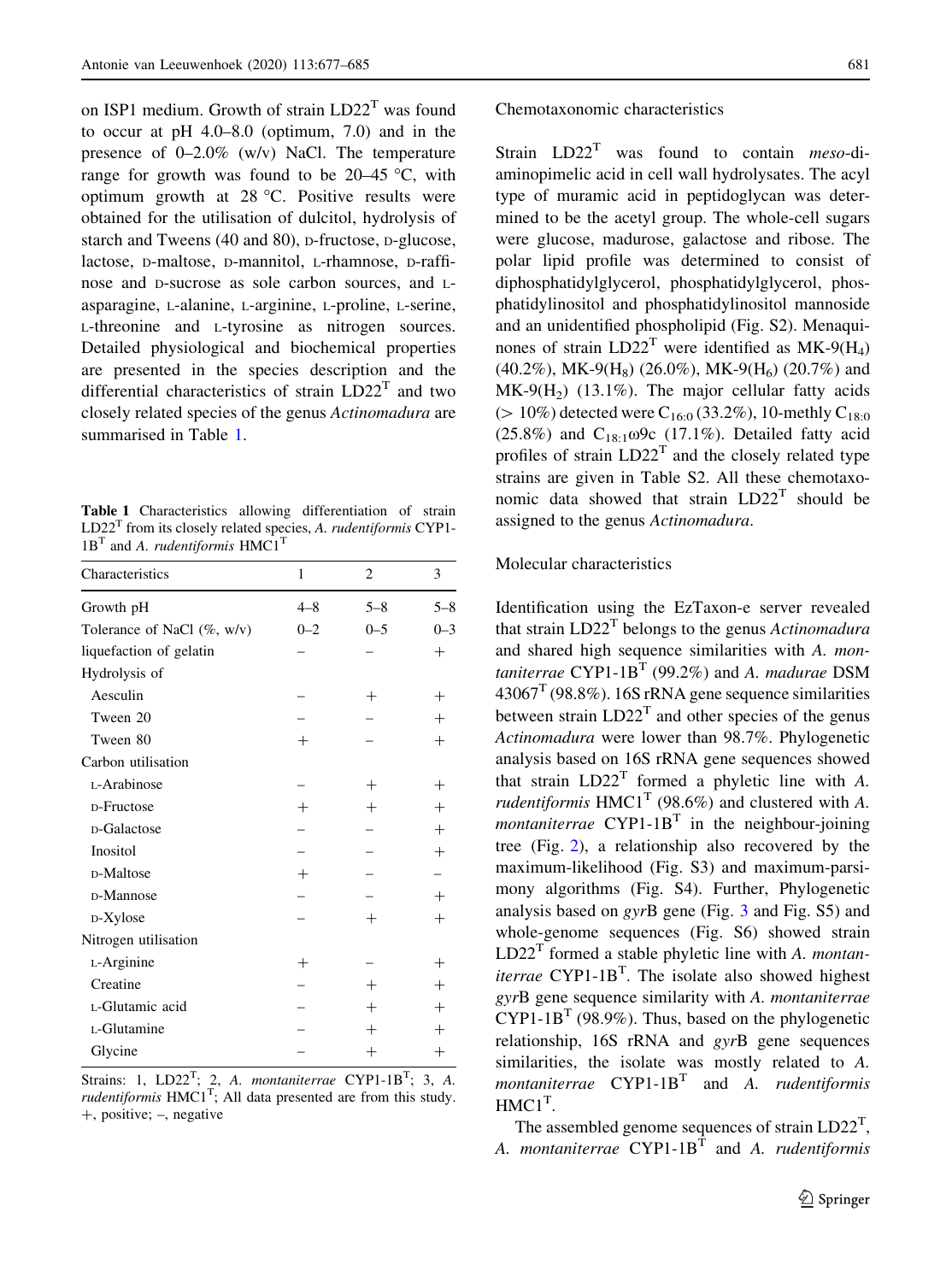<span id="page-5-0"></span>

Fig. 2 Neighbour-joining tree based on 16S rRNA gene sequences showing relationships between strain  $LD22<sup>T</sup>$ (1509 bp) and the 24 phylogenetically closely related representative species with validly-published names in the genus Actinomadura. The out-group used was Streptomyces

 $HMC1<sup>T</sup>$  were found to be 10.0 Mbp (111 scaffolds), 10.7 Mbp (506 scaffolds) and 10.7 Mbp (51 scaffolds), respectively. Genome sequencing showed the DNA  $G + C$  contents were 72.5, 73.0 and 69.6 mol %, respectively. The 16S rRNA gene sequence of strain  $LD22<sup>T</sup>$  from whole genome sequence shared 100% similarity to that from PCR sequencing without inconsistent nucleotide, suggestting that the genome sequence was not contaminated. The draft genome

 $\circledcirc$  Springer

glauciniger  $FXJ14^T$ . Only bootstrap values above 50% (percentages of 1000 replications) are indicated. Asterisks indicate branches also recovered in the maximum-likelihood tree; Bar, 0.01 nucleotide substitutions per site

sequences were deposited at the GenBank/EMBL/ DDBJ under the accession numbers WBMS00000000, WBMR00000000 and WBMT00000000, respectively. The comparable features of the genome sequences between the strain  $LD22<sup>T</sup>$  and A. montaniterrae CYP1-1B<sup>T</sup> and A. rudentiformis  $HMCl<sup>T</sup>$  are presented in Table S3.

The dDDH and ANI values were employed to further clarify the relatedness between strain  $LD22<sup>T</sup>$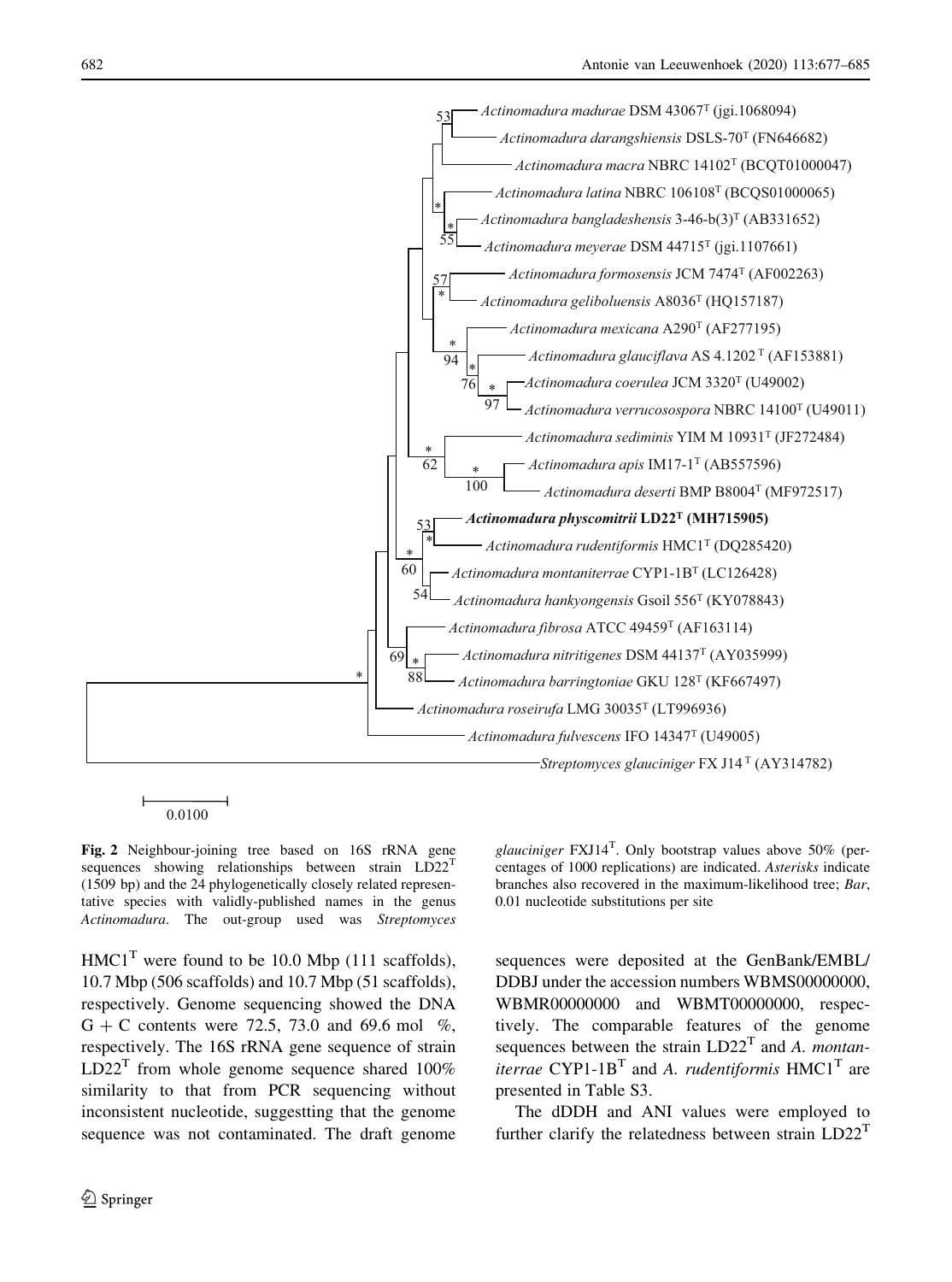<span id="page-6-0"></span>

Fig. 3 Neighbour-joining tree based on gyrB gene sequences showing relationships between strain  $LD22^{T}$  and the 30 related representative species with validly-published names in the genus Actinomadura. Only bootstrap values above 50%

and A. montaniterrae  $CYP1-1B<sup>T</sup>$  and A. rudentiformis  $HMC1<sup>T</sup>$ . The levels of dDDH between them were 46.7–53.6% and 20.5–25.3%, which are below the threshold value of 70% recommended by Wayne et al. [\(1987](#page-8-0)) for the delineation of prokaryotic species. Similarly, the ANI values of 93.3% and 78.8% were found between  $LD22<sup>T</sup>$  and A. montaniterrae CYP1- $1B<sup>T</sup>$  and A. *rudentiformis*  $HMC1<sup>T</sup>$ , a result well below the threshold used to delineate prokaryote species (Richter and Rossello-Mora [2009](#page-8-0); Chun and Rainey [2014\)](#page-7-0).

(percentages of 1000 replications) are indicated. Asterisks indicate branches also recovered in the maximum-likelihood tree; Bar, 0.01 nucleotide substitutions per site

Besides the genotypic evidence above, comparison of phenotypic characteristics between strain  $LD22<sup>T</sup>$ and its closely related species, A. montaniterrae  $CYP1-1B<sup>T</sup>$  and A. *rudentiformis*  $HMC1<sup>T</sup>$ , was performed to differentiate them (Table [1\)](#page-4-0). For instance, strain  $LD22<sup>T</sup>$  could grow at pH 4.0, while the closely related strains could not; NaCl tolerance of strain  $LD22<sup>T</sup>$  was up to 2%, which is lower than that of closely related strains. Other phenotypic differences included liquefaction of gelatin, hydrolysis of aesculin, Tween 20 and 40, and patterns of carbon and nitrogen utilisation. In addition, The colony colours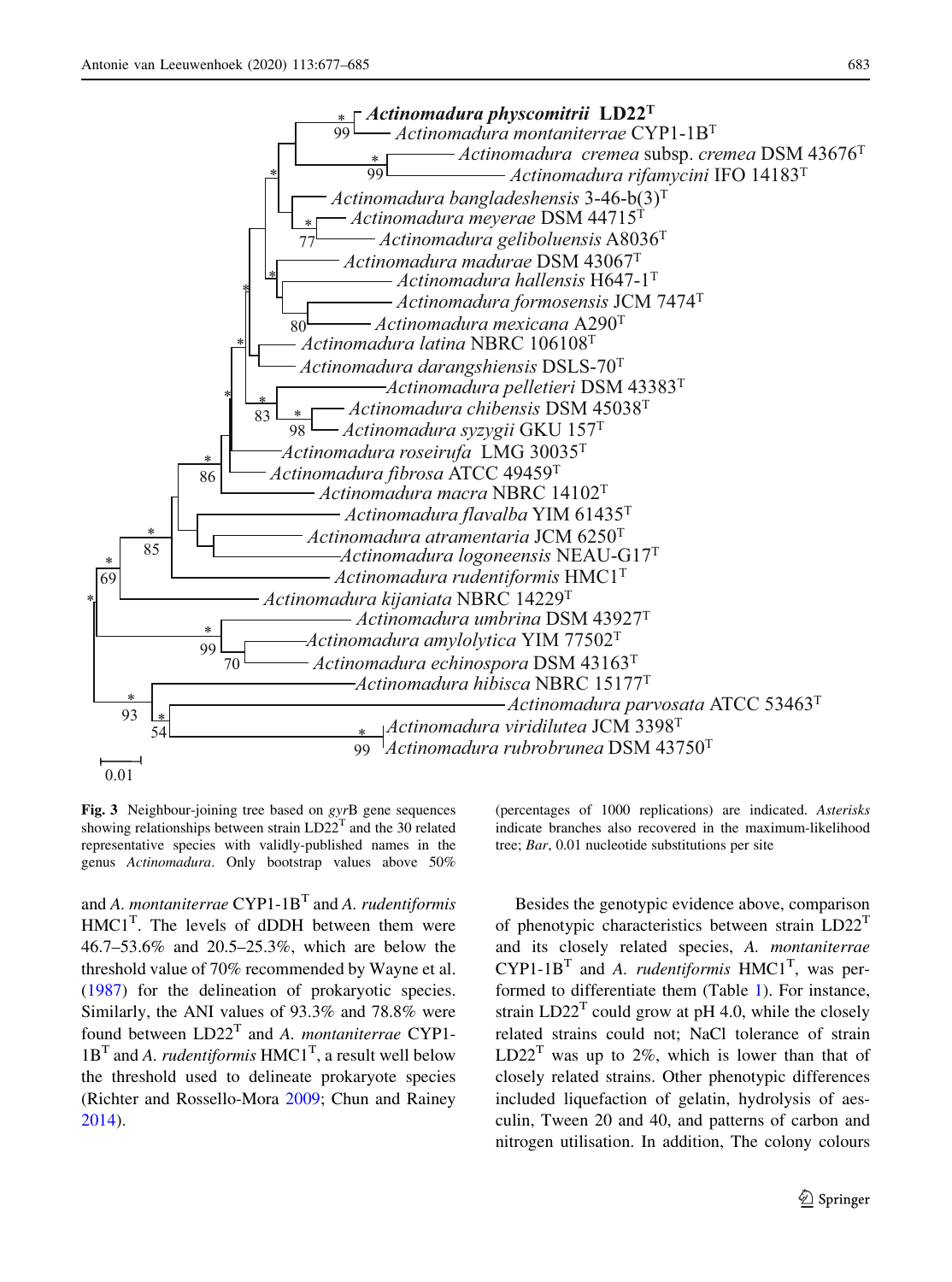<span id="page-7-0"></span>and production of diffusible pigments on different test media also could make a contribution to differentiate the isolate from its closely related species (Fig. S1 and Table S1). Therefore, it is evident from the phenotypic and genotypic data that strain  $LD22<sup>T</sup>$  represents a novel species of the genus Actinomadura, for which the name Actinomadura physcomitrii is proposed.

### Description of Actinomadura physcomitrii sp. nov.

# Actinomadura physcomitrii (phys.co.mi'tri.i. N.L. gen. n physcomitrii of the moss Physcomitrium)

Aerobic, Gram-positive actinomycete. Forms welldeveloped and extensively branched substrate mycelia. Aerial mycelia form flexuous spore chains; spores are oval, warty and non-motile. Negative for decomposition of cellulose, hydrolysis of aesculin and Tween 20, liquefaction of gelatin, peptonization and coagulation of milk, production of  $H_2S$  and reduction of nitrate. The diagnostic cell wall diamino acid is meso-diaminopimelic acid. Contains diphosphatidylglycerol, phosphatidylglycerol, phosphatidylinositol and phosphatidylinositol mannoside as polar lipids. The menaquinones are MK-9( $H_4$ ) (40.2%), MK-9( $H_8$ )  $(26.0\%)$ , MK-9(H<sub>6</sub>) (20.7%) and MK-9(H<sub>2</sub>) (13.1%). Major fatty acids are  $C_{16:0}$  (33.2%), 10-methly  $C_{18:0}$  $(25.8\%)$  and  $C_{18:1}$  ω9c (17.1%). The G + C content of the DNA of the type strain is 72.5 mol  $\%$ .

The type strain,  $LD22<sup>T</sup>$  (= CCTCC AA 2018050<sup>T-</sup>  $=$  JCM 33455<sup>T</sup>), was isolated from moss [*Physcomi*trium sphaericum (Ludw) Fuernr] collected in Kunming, Yunnan Province, Southwest China. The GenBank accession number for the 16S rRNA gene sequence and the draft genome sequence of the type strain are MH715905 and WBMS00000000, respectively.

Acknowledgements We thanks Prof. Aharon Oren for his valuable help with naming the species. This work was supported in part by Grants from the University Nursing Program for Young Scholars with Creative Talents in Heilongjiang Province (UNPYSCT-2016153), the Academic Backbone Project of Northeast Agricultural University (17XG17), and the Research Science Foundation in Technology Innovation of Harbin (2017RAQXJ022).

Author contributions XZ performed the laboratory experiments, analysed the data, and drafted the manuscript. CP and ZW contributed to the biochemical characterisation. JZ and YS contributed to the fatty acids determination. CL and WX designed the experiments and revised the manuscript.

# Compliance with ethical standards

Conflict of interest The authors declare that they have no conflict of interest.

Ethical standards This article does not contain any studies with human participants and/or animals performed by any of the authors. The formal consent is not required in this study.

### References

- Chun J, Rainey FA (2014) Integrating genomics into the taxonomy and systematics of the bacteria and archaea. Int J Syst Evol Microbiol 64:316–324
- Collins MD (1985) Chemical Methods in Bacterial Systematics. In: Goodfellow M, Minnikin DE (eds) Isoprenoid quinone analyses in bacterial classification and identification. Academic Press, London, pp 267–284
- Felsenstein J (1981) Evolutionary trees from DNA sequences: a maximum likelihood approach. J Mol Evol 17:368–376
- Felsenstein J (1985) Confidence limits on phylogenies: an approach using the bootstrap. Evolution 39:83–791
- Gordon RE, Barnett DA, Handerhan JE, Pang C (1974) Nocardia coeliaca, Nocardia autotrophica, and the nocardin strain. Int J Syst Bacteriol 24:54–63
- He J, Xu Y, Sahu MK, Tian XP, Nie GX, Xie Q, Zhang S, Sivakumar K, Li WJ (2012) Actinomadura sediminis sp. nov., a marine actinomycete isolated from mangrove sediment. Int J Syst Evol Microbiol 62:1110–1116
- Jia FY, Liu CX, Wang XJ, Zhao JW, Liu QF, Zhang J, Gao RX, Xiang WS (2013) Wangella harbinensis gen. nov., sp. nov., a new member of the family Micromonosporaceae. Antonie Van Leeuwenhoek 103:399–408
- Jin LY, Zhao Y, Song W, Duan LP, Jiang SW, Wang XJ, Zhao JW, Xiang WS (2019) Streptomyces inhibens sp. nov., a novel actinomycete isolated from rhizosphere soil of wheat (Triticum aestivum L.). Int J Syst Evol Microbiol 69:688–695
- Jones KL (1949) Fresh isolates of actinomycetes in which the presence of sporogenous aerial mycelia is a fluctuating characteristic. J Bacteriol 57:141–145
- Kelly KL (1964) Inter-society colour council-national bureau of standards colour-name charts illustrated with centroid colours published in US
- Kim SB, Brown R, Oldfield C, Gilbert SC, Iliarionov S, Goodfellow M (2000) Gordonia amicalis sp. nov., a novel dibenzothiophene-desulphurizing actinomycete. Int J Syst Evol Microbiol 50:2031–2036
- Kimura M (1980) A simple method for estimating evolutionary rates of base substitutions through comparative studies of nucleotide sequences. J Mol Evol 16:111–120
- Kluge AG, Farris FS (1969) Quantitative phyletics and the evolution of anurans. Syst Zool 18:1–32